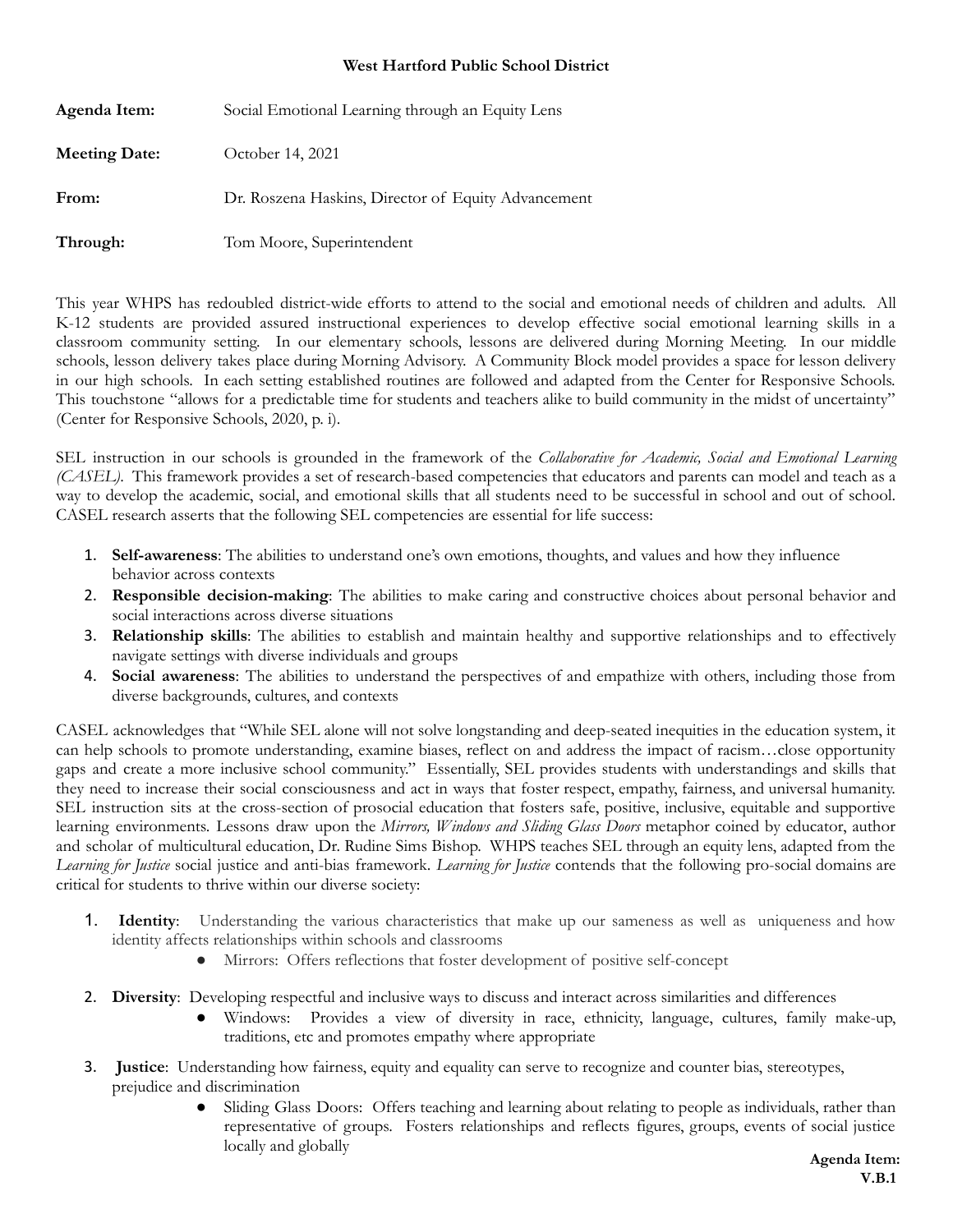4. **Action:** Developing civic literacy skills that raise awareness of ways to make a difference, and builds confidence to advance social inclusion, fair treatment, equitable conditions and peaceful environments

Pro-social SEL lessons follow a progression adapted to student developmental levels. The district-created curriculum is informed by the educators, parents/caregivers and students of the West Hartford Public Schools. Lessons are implemented using multiple platforms through which students have opportunities for multi-modal participation including writing, typing, drawing, polls, and class discussions. The learning progression provided in this report outlines topics, themes and a brief summary of content across building levels. Student and educator feedback also informs this progression. Essential questions offer families one suggested way to support and extend learning at home through reflection and discussion.

## **Elementary Morning Meeting**

At the elementary level, SEL/Civics lessons supplement our existing Pre-Kindergarten community-building approaches and K-5 *Second Step* curriculum which applies a flexible and holistic approach grounded in SEL. *Second Step* addresses: Skills for Learning, Empathy, Emotion Management, Problem-Solving. SEL instruction in the Morning Meeting Pre-K setting extends the curriculum with a developmental progression that focuses on: developing a positive self concept, identifying understanding and regulating emotions, and developing an understanding of rules and responsibilities within communities. New this year is a Gender Literacy progression embedded within the SEL/Civics Framework that focuses on identity and inclusion. This component was created in collaboration with the WHPS LGBTQ+ Alliance and elementary library media specialists. A collection of diverse mentor texts and videos representative of our local community and global society offer robust engagement, reading, writing, and discussion experiences. The following progression reflects excerpts from the K-2 SEL/Civics Curriculum and the Grades 3-5 SEL/Civics Curriculum, adapted by grade level and developmental readiness.

| Develop a Positive<br>Self Concept                                                       | Positive self characteristics, strengths, assets, limitations/challenges<br>$\bullet$<br>Cultural characteristics, values, norms, traditions, etc.<br>$\bullet$<br>New experiences and activities with confidence and optimism<br>$\bullet$<br>Seeking help/self advocacy<br>$\bullet$                                                                                                                                                                                                                                               |
|------------------------------------------------------------------------------------------|--------------------------------------------------------------------------------------------------------------------------------------------------------------------------------------------------------------------------------------------------------------------------------------------------------------------------------------------------------------------------------------------------------------------------------------------------------------------------------------------------------------------------------------|
| Identify, Understand<br>and Regulate<br>Emotions of Self<br>and Others                   | Identify, recognize, appropriate label, compare and contrast thoughts, feelings and emotions<br>respond appropriately to their emotional state and with adult support, discuss how basic<br>emotions impact behavior in self and others<br>With adult support, use basic strategies to manage intense or difficult feelings (e.g. deep<br>$\bullet$<br>breathing, take a break, etc.)                                                                                                                                                |
| Develop an<br>Understanding of<br>Rules and<br>Responsibilities<br>Within<br>Communities | Understanding of school and classroom rules; importance of authority figures in the<br>community and their role to keep us safe.<br>Names and follows basic safety rules, as well as norms related to privacy and personal<br>$\bullet$<br>boundaries<br>Recognize/acknowledge feelings, needs, and rights of others through behavior<br>$\bullet$<br>Recognize and resolves conflict with peers in personal and familiar contexts and can<br>$\bullet$<br>articulate nature with adult modeling and support using simple strategies |
| Develop Positive<br>Interpersonal<br>Relationships                                       | Identify trusted adults and maintain healthy relationships with adults in the home, school and<br>community.<br>With adult support, use basic social skills to ask to play or interact with others<br>$\bullet$<br>With support, begin to establish and maintain healthy interpersonal relationships within the<br>$\bullet$<br>group setting<br>Engage in practices that contribute to community well-being                                                                                                                         |

### **Elementary SEL/Civics Framework**

### **Middle School Morning Advisory**

SEL/Social Justice (SJ) lessons are implemented four times each month and provide adequate time and space for content delivery and application. The lessons are purposefully designed to foster greater student-to-student discussion and opportunities to share their lived experiences. Recent content shifts include adjustments to reflect the developmental differences inherent across the three grade levels. Further, lessons were developed to offer students consistent frames for reflecting upon the heritage and awareness months celebrated and recognized in the school. The frames seek to ensure that students see a balanced perspective which offers some historical and cultural context, ways to more deeply understand and empathize with those cultures, and means of honoring and celebrating these communities.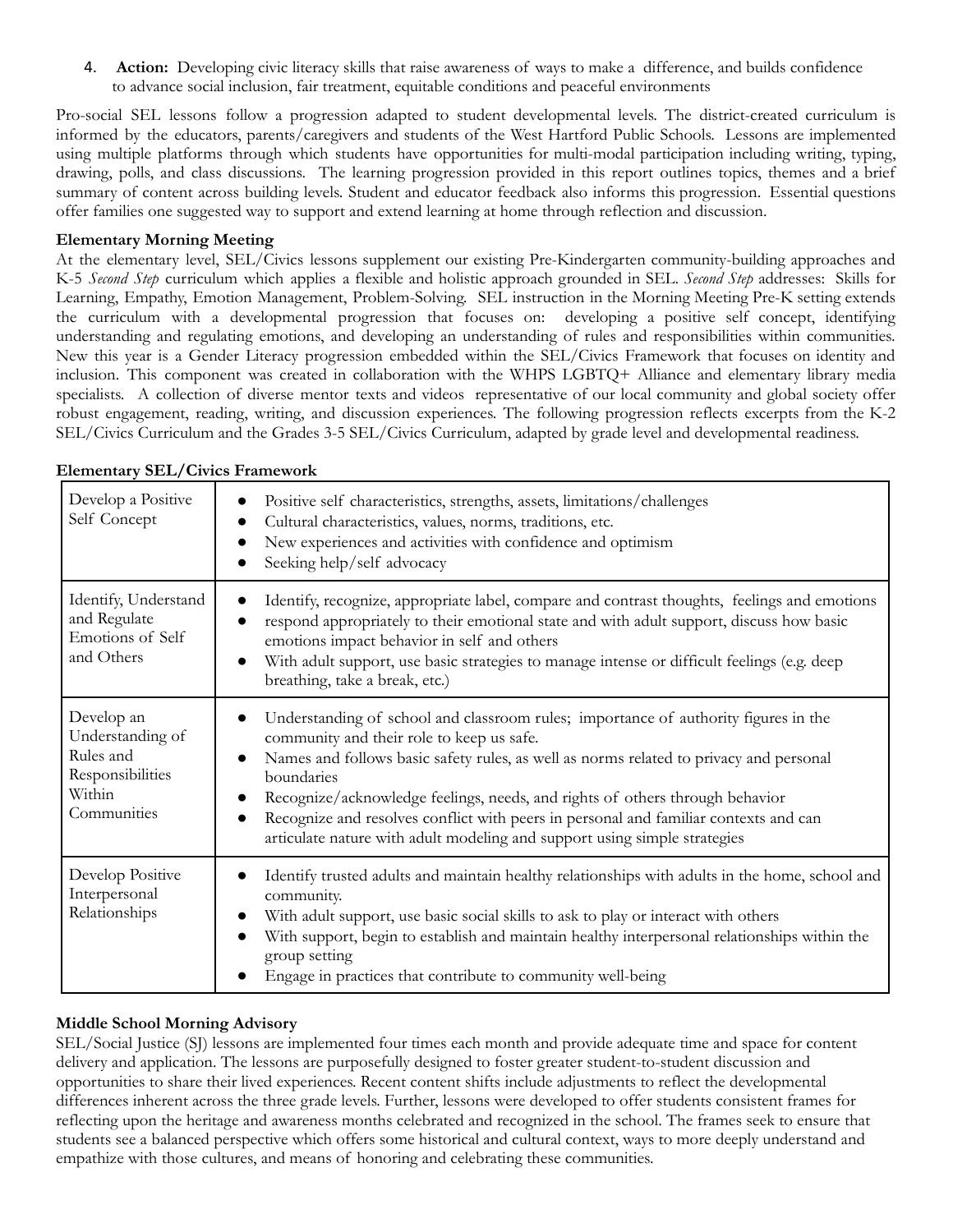**Social-Emotional Learning: Why emotions matter.** Students will explore the value of understanding our emotions and of self-care strategies. Team and trust-building activities serve to foster a positive classroom community.

**Establishing A Positive Space: Norms** Students will develop norms and clear expectations for how their Advisory can be a place where all students feel welcome, accepted, and safe to speak openly and learn from one another.

**Oops & Ouch** Students will learn about how we are all capable of saying or doing things inadvertently which can hurt the feelings of others. Students learn ways of letting others know they have felt uncomfortable or upset by something said or done by saying "Ouch" rather than remaining silent or becoming confrontational. The "Oops" concept offers a way to express regret to those unintentionally offended or hurt. Students are reminded that they may need help from adults in some cases and where to go for support.

**Honoring and Celebrating Hispanic/Latinx Heritage Month** Students will explore the cultures, peoples and history of those identifying as Hispanic-American. The lessons build understanding of the Hispanic/Latinx cultures and celebrate contributions of individuals and communities on American life.

**Managing Emotions** Students will learn about how to recognize what typically triggers various emotions, how to recognize when they are experiencing those emotions, and some basic ways to manage emotions. The students will learn the STOP strategy ( S-Stop or pause, T-Take a breath, O-Observe what they are feeling, thinking, and experiencing, then to P-Proceed) using healthy and positive responses to the situation.

**Brave Spaces/Identity** Students learn about the concept of a Brave Space as a learning environment that allows all individuals to engage with one another to have conversations about social issues with honesty, respect and sensitivity.

**Finding Common Ground** Students continue to explore concepts associated with identity by examining how we share some aspects of identity with others while also possessing unique aspects of our identities.

**Honoring and Celebrating Native American Heritage Month** Students examine the details of the first Thanksgiving in order to arrive at a deeper understanding of the complexities of the tradition. A review of who some of the Native peoples were in CT and how we can honor these cultures and the Native American heritage today.

**Home Culture** Students will explore how each of us comes from a unique home which helps share who we are. Aspects of what defines one's home culture will be discussed. How does our home culture impact our identity? As students deepen their understanding of differences and how culture can affect both identity and serve to establish power in societies they will explore the concept of dominant culture.

**Stereotypes/Stereotypes of Teenagers**Students will define the word stereotype and discuss what stereotypes are in our daily lives, why they exist, and how they can serve as barriers to truly knowing others. How stereotyping can be harmful is also examined.

# **High School Community Block**

At the high school, Community teachers facilitate SEL and Social Justice (SJ) lessons and discussions for twenty-minutes weekly during the Community Block on Wednesdays. The first part of the Community SEL/SJ curriculum is designed to build positive relationships and foster a "one community" atmosphere in the classroom. Enhanced activities are also designed to honor and celebrate diversity. Attention to increase inclusion of heritage months is intended to authentically acknowledge and honor the narratives and lived experiences of individuals and communities of people.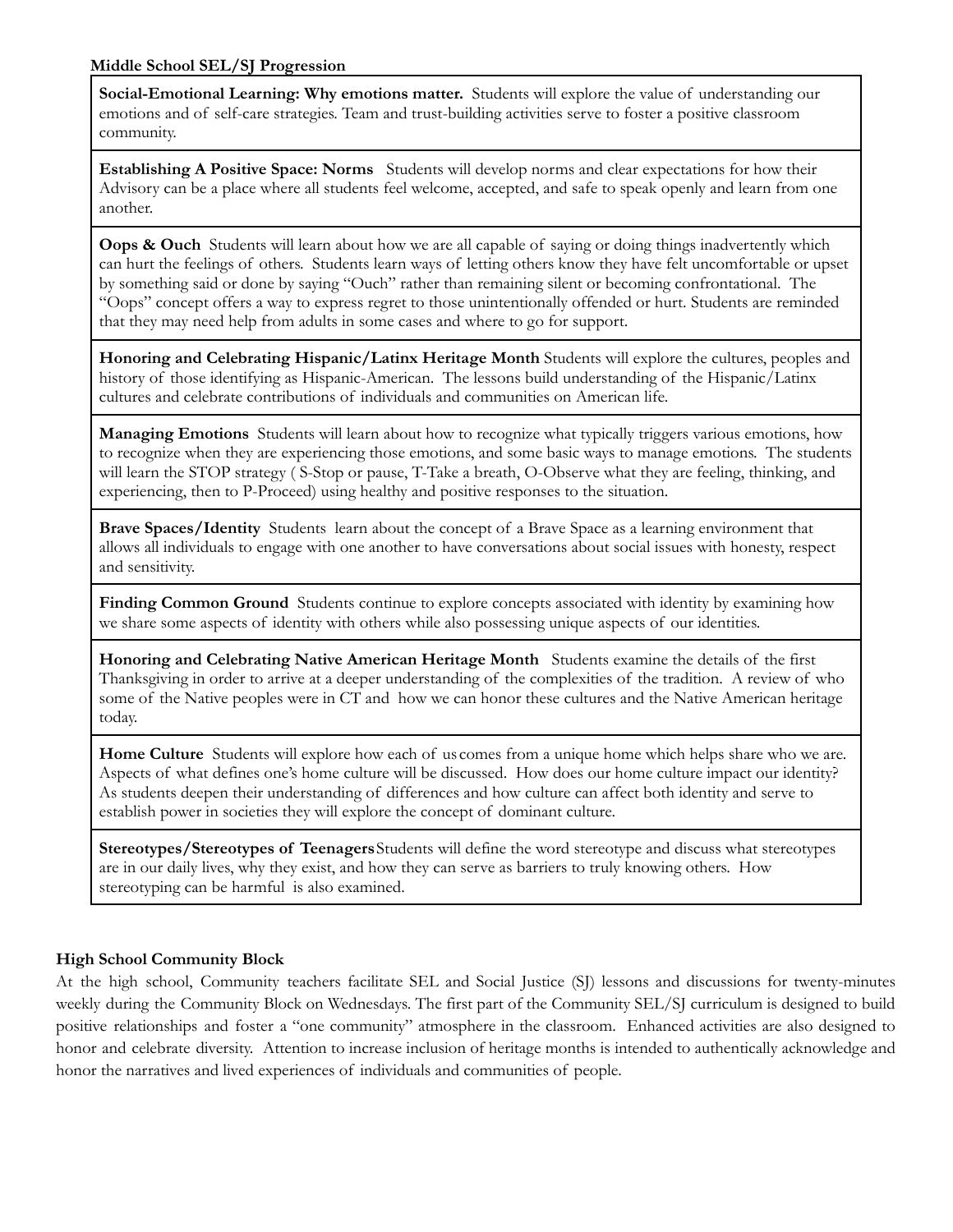### **High School SEL/SJ Progression**

**Building Community** Students will get to know each other, build community norms, set goals for the year. Students will learn about the purpose of Community sessions and get to know their Community members more. Students will set norms for how we will approach and discuss complex or challenging subjects and learn about self-care strategies for the year.

**Celebrating Latinx/Hispanic Heritage Month** Students will learn vocabulary terms related to the Hispanic community, the History of the Spanish language in the Americas, and explore successful Hispanic influencers in our society.

**Identity (LGBTQIA+ History month)** Students will learn about how we develop identity and the elements of their multiple identities. We'll talk about how our identities are shaped by our experiences and relationships and in turn how our multiple identities influence our experiences.

**Indigenous Populations in the World** Students will learn about the origin of Indigenous Peoples Day as well as how and why it is celebrated around the world. In the second lesson, students will analyze some commonly used phrases which have ties to Indigenous groups, with a focus on their true meaning.

**Veteran's Day** Students will develop an awareness of the sacrifice veterans make and learn about local Veterans.

**Indigenous Populations in CT** Students will explore the indigenous populations of Connecticut and the relationship we have with those populations today.

**Bias in the Media** Students will learn about bias, implicit bias, and confirmation bias. Students will analyze their own implicit biases and how to combat them. Students will also look at how the media uses different images and language to send subliminal messaging.

**Diversity** Students will identify what makes someone unique and how diversity can help broaden our awareness and strengthen relationships, creating greater social awareness and respect for others of diverse backgrounds and cultures.

### **Black History Month Student-led Assembly and Debrief**

**Cultural Awareness + Cultural Self Assessment**In the first session, students will learn the definition of culture and explore the "Iceberg" model of culture as well as the importance of being open to learning about cultural variation. In the second session students will complete a self assessment of various elements of their own culture and cultural practices. Students will consider how these elements of their culture influence their experience in the world.

**Microaggressions** Students will explore the forms, types, and themes of microaggressions, identify how they are harmful and learn how to respond to them and avoid causing them.

**Upstander vs. Bystander** Students will learn about the Bystander Effect and how to combat it. They will learn to use different strategies to be an upstander.

**Women's History Month** Students will recognize the achievements of women in history and the struggles and progress towards gender equality, including the need to eliminate violence against women and the on-going efforts to do so.

**National Deaf History Month/Black ASL**Students will learn about three turning points in deaf education history and will honor the achievements of people who are deaf and hard of hearing.

**Financial Literacy-** Students will learn about ways to advance equity and diversity through finance. This lesson focuses on the impact of financial literacy among young adults, especially those of underrepresented backgrounds, and a call to action for integrating life-long skills in order to make sound financial decisions.

**Asian, Asian American and Pacific Islander (AAPI) Heritage Month** Students will engage in a panel of West Hartford students and residents who are members of the AAPI community and are social justice advocates.